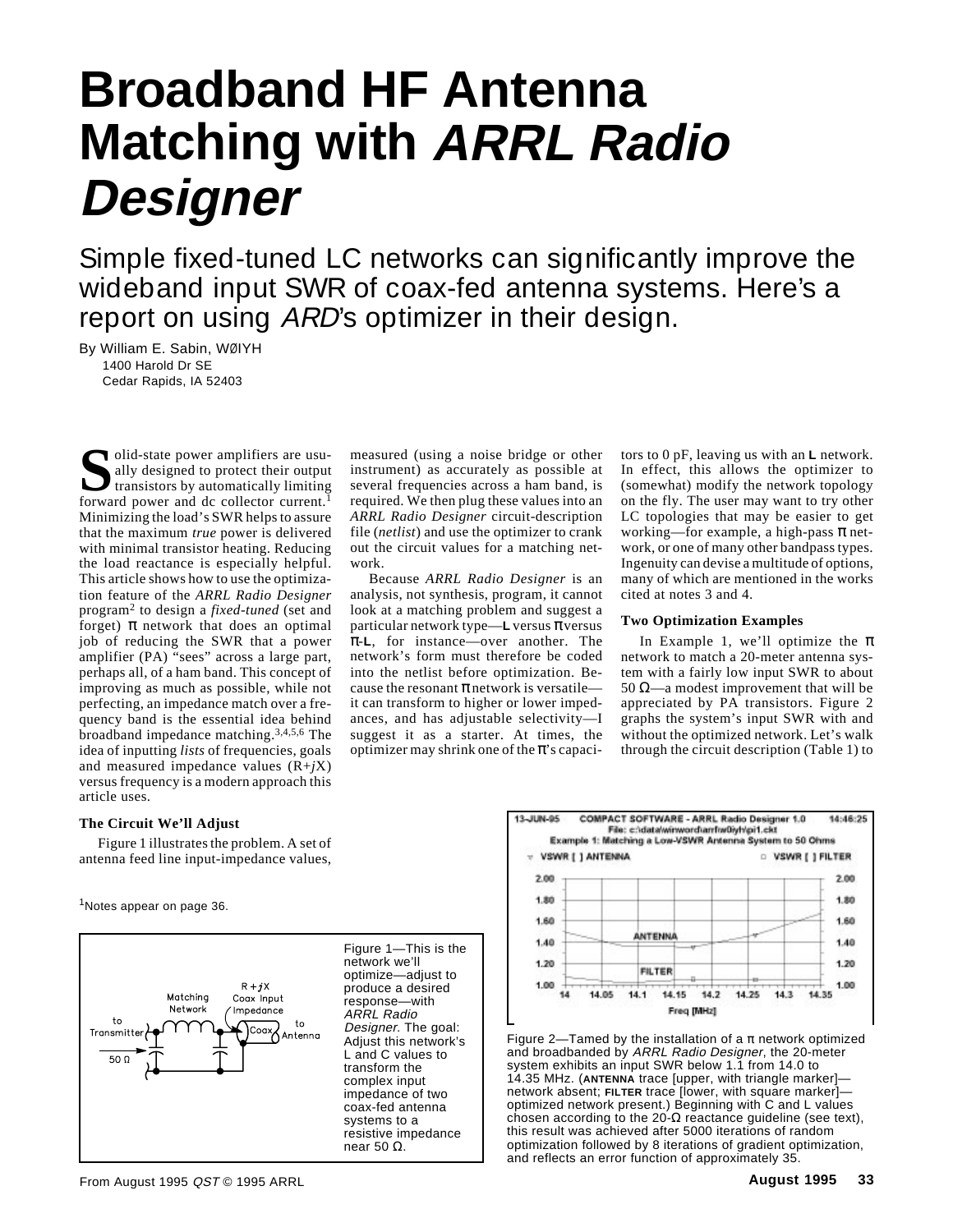# **Table 1**

**ARRL Radio Designer Netlist for Broadband** π**-Network Matching** BLK

```
 SHO 1 2
  ONE 2 0 ZL
  ANTENNA:1POR 1,0
END
BLK
  CAP 1 0 C=?10PF 526PF 5000PF?
  IND 1 2 L=?0.05UH .225UH 500UH?
  CAP 2 0 C=?10PF 526PF 5000PF?
  ONE 2 0 ZL
  FILTER:1POR 1,0
END
FREQ
  14.000MHZ
  14.080MHZ
  14.175MHZ
  14.260MHZ
  14.350MHZ
END
OPT
  FILTER
  RZ11=50 IZ11=0 W=1
  RZ11=50 IZ11=0 W=1
  RZ11=50 IZ11=0 W=1
 RZ11=50 TZ11=0 W=1 RZ11=50 IZ11=0 W=1
END
DATA
  ZL: Z
  65.65 -17.06
  66.57 -7.19
  67.58 3.26
  68.55 13.13
  69.60 23.64
END
```
## **Table 2**

# **Sample OPT Block for Broadband** π**-Network Matching with Different Goal Weightings**

| OPT                              |  |  |
|----------------------------------|--|--|
| FTI TRR                          |  |  |
| RZ11=50 IZ11=0 W=.05             |  |  |
| $RZ11 = 50$ $IZ11 = 0$ $W = .5$  |  |  |
| $RZ11 = 50$ $IZ11 = 0$ $W = .01$ |  |  |
| $RZ11 = 50$ $IZ11 = 0$ $W = .5$  |  |  |
| $RZ11 = 50$ $IZ11 = 0$ $W = .5$  |  |  |
| F.ND                             |  |  |
|                                  |  |  |

see what's going on.

• The first circuit block (ANTENNA) bypasses the  $\pi$  network and represents the antenna system all by itself. The SHO (short circuit) element provides the "through" connection from Node 1 to Node 2. Analyzing and plotting the performance of this block shows us the SWR at the coax input, with no matching network.

• In the ANTENNA block, the phrase ONE 2 0 ZL indicates a one-port black-box element (ONE) network whose impedance (Z) values appear in the ZL list in the netlist's DATA block. These values are given in R+*j*X form at the example's various (in this example, five) frequencies.

• The second block, FILTER, defines the  $\pi$  network to be optimized. It uses another ONE 2 0 ZL statement to terminate the network with the antenna system's input impedance. Question marks bracket the L and C values the optimizer can modify, as in C=?10PF 1303.42PF 5000PF?. The values are *constrained*—limited to predefined maximum and minimum values to keep their values within the realm of the practical, and to keep the optimizer on track when it's switched between random and gradient optimization. The center (nominal) value in each constraint specifies the optimizer's starting values. We will see later how these values are chosen.

• The FREQ block lists the frequencies (again, five) at which *ARRL Radio Designer* will analyze the netlist's circuit blocks.

• The OPT block gives the name of the circuit to be optimized (FILTER), and also lists, in ascending frequency order, goals for each optimization frequency. In this case, we want the real part of FILTER's input impedance,  $RZ_{11}$ , to be 50  $\Omega$ , and the imaginary part, IZ<sub>11</sub>, to be 0.0 Ω, at all five optimization frequencies. (*ARRL Radio Designer* does not allow the specification of optimization goals in terms of SWR.) This list also contains *weighting* factors, W, for use by the optimizer. More about this later.

• The DATA block lists, in ascending frequency order, the R+*j*X impedance measurements made at the input of the antennasystem coax. The label ZL links this data with the ONE elements in the FILTER and ANTENNA circuit blocks.

Note the one-to-one correspondence between the FREQ block entries, the ZL data-set lines and the goal statements in the OPT block. This relationship allows the optimizer to directly map the antenna system's measured performance to the corresponding optimization goals even though no frequencies are specified in the ZL data and OPT-block goal statements. The optimizer automatically relates the first FREQ entry with the first line of ZL data and the first OPT goal statement, and so on. No additional description of the optimization problem is necessary for proper optimizer operation.

This format can be used (with caution) as a *template* for a variety of problems in which load impedances and corresponding goals can be listed by frequency. For example, the goal data could be the complex conjugates of a set of complex generator impedances. The network would then be optimized to provide an improved conjugate match to these generator impedances. I have used this approach successfully.

One major difficulty is to be sure that the optimization found is the best possible one (a *global minimum* in the optimizer's *error function* as opposed to a *relative* or *local minimum*). To ensure this, I use the following procedure:

1. For starting network component values, use the L and C values that have  $20 \Omega$ of reactance at *f*, the center of the band over which optimization is desired. These values may be found by the equations

$$
L = \frac{20}{2\pi f}
$$
 and  $C = \frac{1}{20 \cdot 2\pi f}$ 

where *f* is the band-center frequency in hertz, L is inductance in henries, and C is capacitance in farads.

2. Although the OPT block states goals in terms of  $RZ_{11}$  and  $IZ_{11}$ , monitor your progress by plotting SWR for the ANTENNA and FILTER one-ports. (As is appropriate to its RF-engineering heritage, *ARRL Radio Designer* uses the term *VSWR*—voltage standing wave ratio—instead of SWR.)

3. Before running the optimizer, analyze the circuit and plot a preliminary SWR graph for ANTENNA and FILTER. Use *ARD*'s **Window | Tile** command (with **Tile**



Figure 3—How an ARD-optimized  $\pi$  network can bring down the SWR of an 80-meter dipole. The **ANTENNA** trace (triangle marker) shows the antenna system's unmodified performance, and the **FILTER** trace (square marker) shows the system's performance with a network optimized using varied weights for a flatter SWR curve. Table 2 shows the OPT block used for this solution.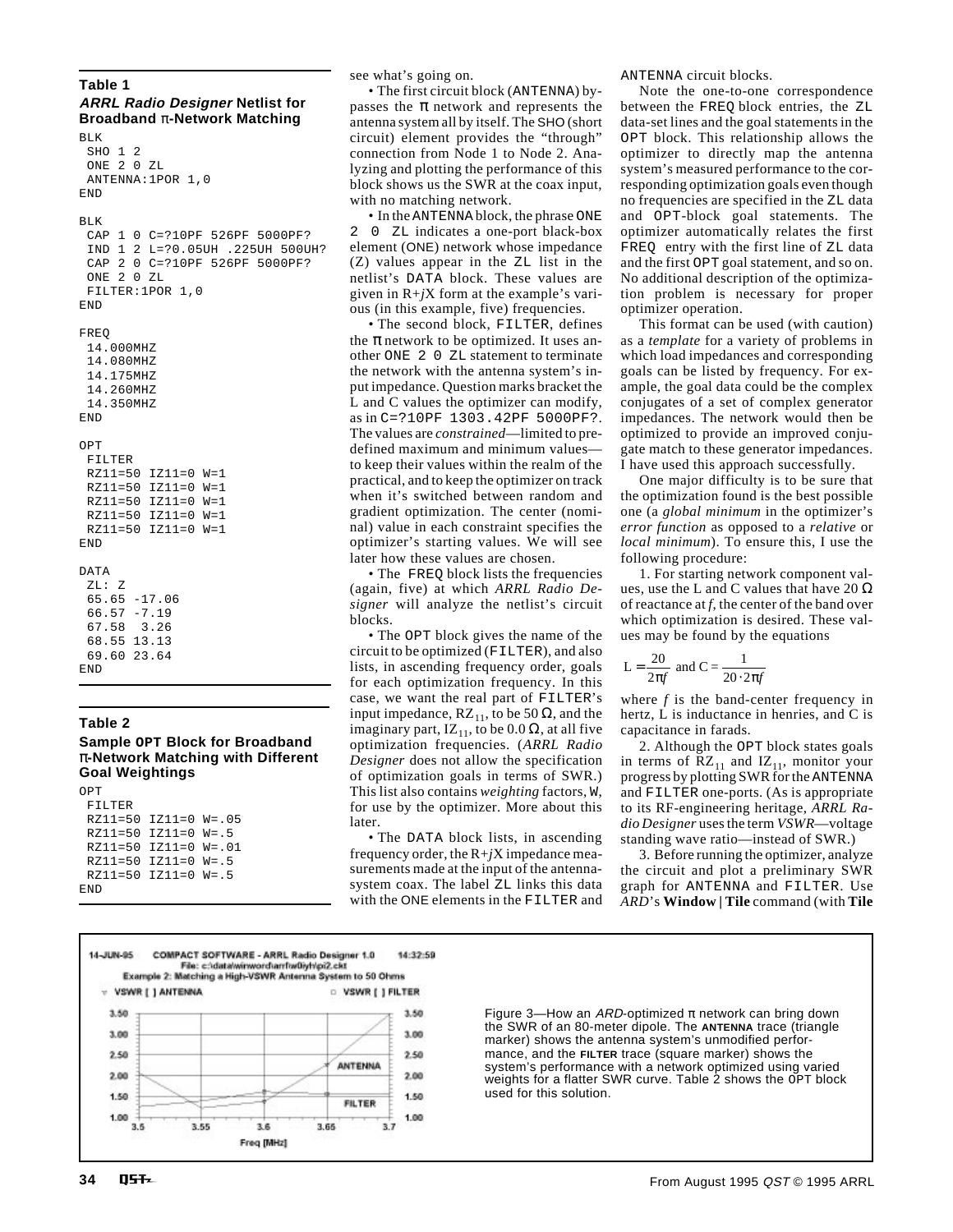

Figure 4—Plotting the resistive (R) and reactive (X) parts of the input impedances of **ANTENNA** (A) and **FILTER** (B) in Example 2 reveals that the network reduces SWR mainly by reducing reactance.

**Circuit Editor** turned on) to display the netlist and graph side by side onscreen.

4. Before running the optimizer, manually adjust the network's C values in equal increments (in 5% steps) and/or L value (in 1% steps), re-analyzing the circuit each time, until the  $\pi$  network's input SWR is fairly close to the SWR of the antenna system alone. (*ARRL Radio Designer*'s Tune feature can simplify this procedure.) This often helps the optimizer to find an acceptable answer more quickly.7

5. Now we're ready to use the optimizer. Set the number of iterations to 100 or 200, select random optimization, clear the **Display** check box, and click **Optimize**. I find that it helps to watch the VSWR plots progress with the iterations, even though it slows down the process. If the optimizer is obviously on the wrong track for many hundreds of iterations and does not seem to be heading for a global minimum, it's time to consider taking action to get some progress going. More about this later. Often, too, the solution can be seen to "oscillate" endlessly back and forth; the wrong network topology, poor weighting factors and/or poor starting LC values are likely causes. (A major possibility is that we may just be trying to accomplish too much with a simple circuit.) Sometimes the convergence can be quite slow, so don't give up too quickly.

6. If you find that the FILTER VSWR plot tilts too much or has a dip or peak in its middle, try *slightly* modifying the OPT block's weighting factors. (Table 2 shows an example.) The higher the weight for a given goal statement, the greater its contribution to the optimization error function. Merely increasing a weight from 1 to 2 can make a noticeable change in the error function and the shape of the resulting FILTER SWR curve. (Using the weighting factors to get desired effects is best described as an art that only experience can teach. The technique does work, though.) Example 2 (Figure 3) shows the results of using this procedure to match a high-SWR antenna system across part of the 80-meter band.

7. Figure 4 graphs resistance and reactance (R and X) for the 80-meter system of Example 2, with and without the compensating network in place. The resonant  $\pi$  network, often called a *quarter-wave filter*, is one network type that can do more than just transform an impedance's magnitude: It can also provide a reactance variation that helps to compensate for reactance variation in its load. This reduction or "tuning out" of reactance is the main means by which the network reduces SWR. The problem then is to find the optimal L and C values. This *can* be done analytically, but we prefer to let the *ARRL Radio Designer* optimizer do the work. Sometimes the high-pass version of the  $\pi$  network is more useful.

8. A further option is to replace the precise, nonstandard values of C that the program suggests with the nearest standard values (or the closest combination of standard values), and rerun the optimizer to determine a revised inductor value. (Be sure to remove the question marks around values you don't want optimized.) In most cases, the results will be quite acceptable. Of course, when you build a real version of a network you've modeled, the capacitors you use must have adequate voltage and current ratings. Variable capacitors can be preset with a digital capacitance meter.

9. Sometimes, the required values may be critical; networks derived with considerable heroic effort are quite often valuetouchy. You can get a feel for componentvalue sensitivity by tweaking values manually or by using *ARD*'s tune feature. A final fine tuning of the hardware version of your network will often be helpful. Toroidal inductors can be fine-tuned by expanding or compressing the space between their turns, for instance.

9. As an option for more realistic optimization, and as a necessity if you want to realistically model your network's loss, specify realistic Qs for your network's inductors and capacitors. As a conservative rule of thumb for large Miniductor coils and toroidal coils wound on -2 cores, set your inductor's Q1 equal to 200 at an F equal to band center. This would make Example 1's inductor specification read IND 1 2 L=?0.05UH .225UH 500UH? Q1=200 F=14.175MHZ. For capacitors, set Q equal to 1000, as in CAP  $2 \text{ } 0 \text{ } C = ?10 \text{ }PF$ 526PF 5000PF? Q=1000.

## **The Down Side**

The somewhat simplistic approach I've presented has limits. If your particular matching problem seems to be hopeless, you may have exceeded the limits of what can be accomplished with a simple LC network or with broadband matching in gen-

## **The Challenge of Optimization**

So enthusiastic are we about ARRL Radio Designer that we'd love to be able to pitch its optimizer to antenna experimenters as "your one-stop shop for all your matching needs." The reason we don't—and the reason Bill Sabin prefers that this article be taken more as fuel for experimentation and education than as a simple "how-to" piece—is that computerized circuit optimization requires experience and skills that can only be learned over time.

Even networks as superficially simple as the π or the **L** may require you to apply Herculean effort and many hours tweaking, analyzing, plotting, optimizing and re-analyzing to achieve an acceptable outcome—if you can find a useful solution at all. You'll benefit most from such experiences if you're willing to accept up front that manually peaking and dipping your antenna tuner's settings with the help of an SWR meter may lead to a simpler, even better, solution. But if you want to learn more about the modern technique of broadband impedance matching, ARRL Radio Designer's optimizer can be a terrific teacher.—WJ1Z